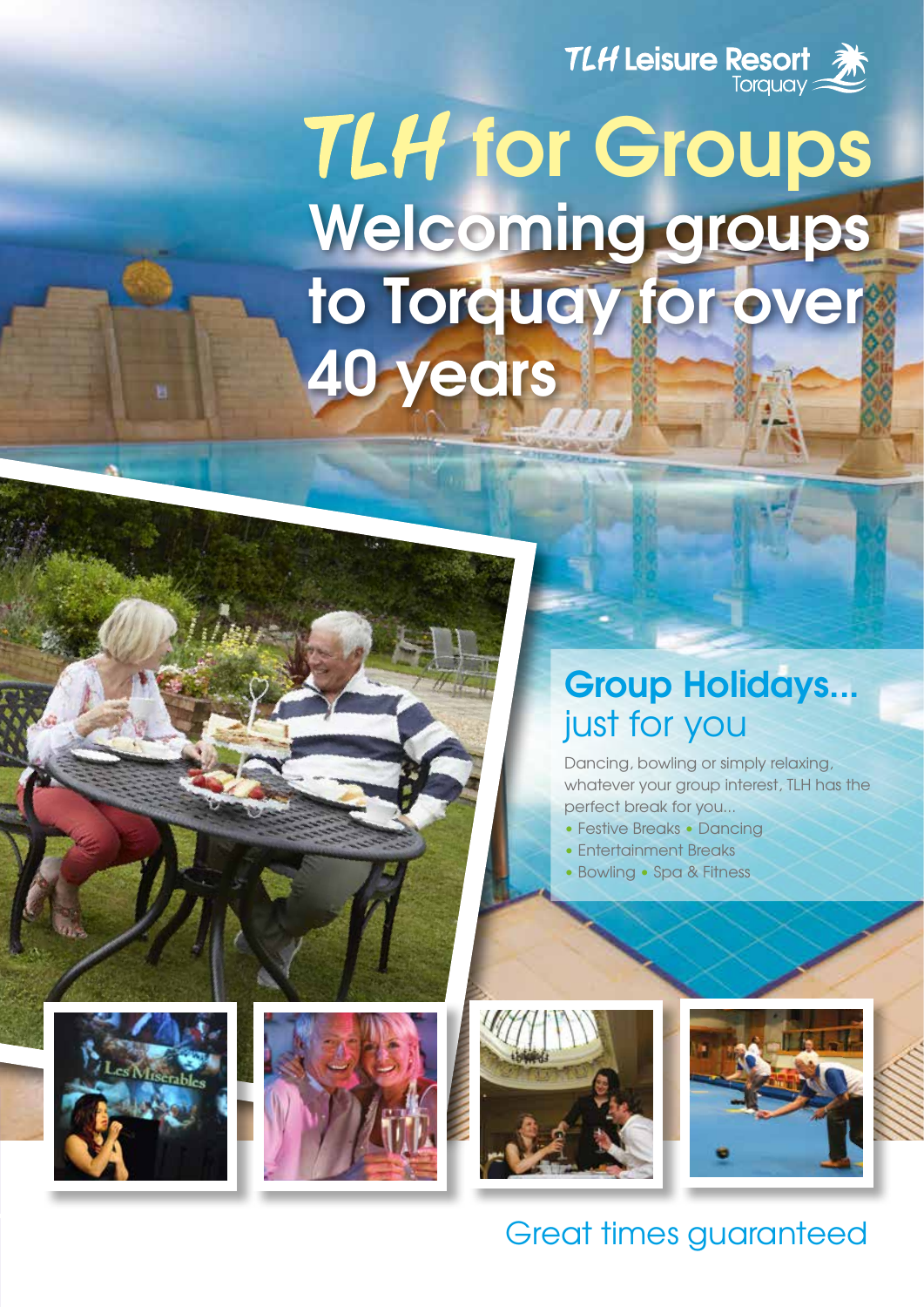# **40 years of unique experiences,**  in 4 hotels over a 7 acre site



### **Our hotels…**

**TLH has 4 hotels of individual character, based on a single 7 acre site. Wherever you stay you can enjoy the fantastic range of facilities TLH has to offer.**

#### **TLH Derwent Hotel**

Lively and informal, there's always plenty going on at the TLH Derwent.

- 174 bedrooms
- Friendly informal restaurant
- Buffet style breakfast
- Table d'hôte dinner selection with salad bar and buffet options



#### **TLH Carlton Hotel**

Panoramic views out to sea and across the Bay make the TLH Carlton a special place to stay.

- 73 bedrooms and apartments
- Buffet style breakfast
- Table d'hôte dinner
- selection with additional a la carte choices
- Spa and fitness breaks are based here



#### **TLH Toorak Hotel**

With attentive service delicious food and relaxing lounges, the TLH Toorak is ideal for a quieter break.

- 92 bedrooms including south facing Terrace Rooms
- Buffet style breakfast
- Renowned restaurant with table d'hôte dinner selection and additional a la carte choices
- Lovely gardens
- Adults Only breaks

**tlh.co.uk/group-holidays**



#### **TLH Victoria Hotel**

THE CARLTON HOTEL

Period elegance, Victorian style, a popular choice for dance aroups

- 99 bedrooms and apartments
- Elegant restaurant
- Buffet style breakfast
- Table d'hôte dinner selection
- 2 ballrooms

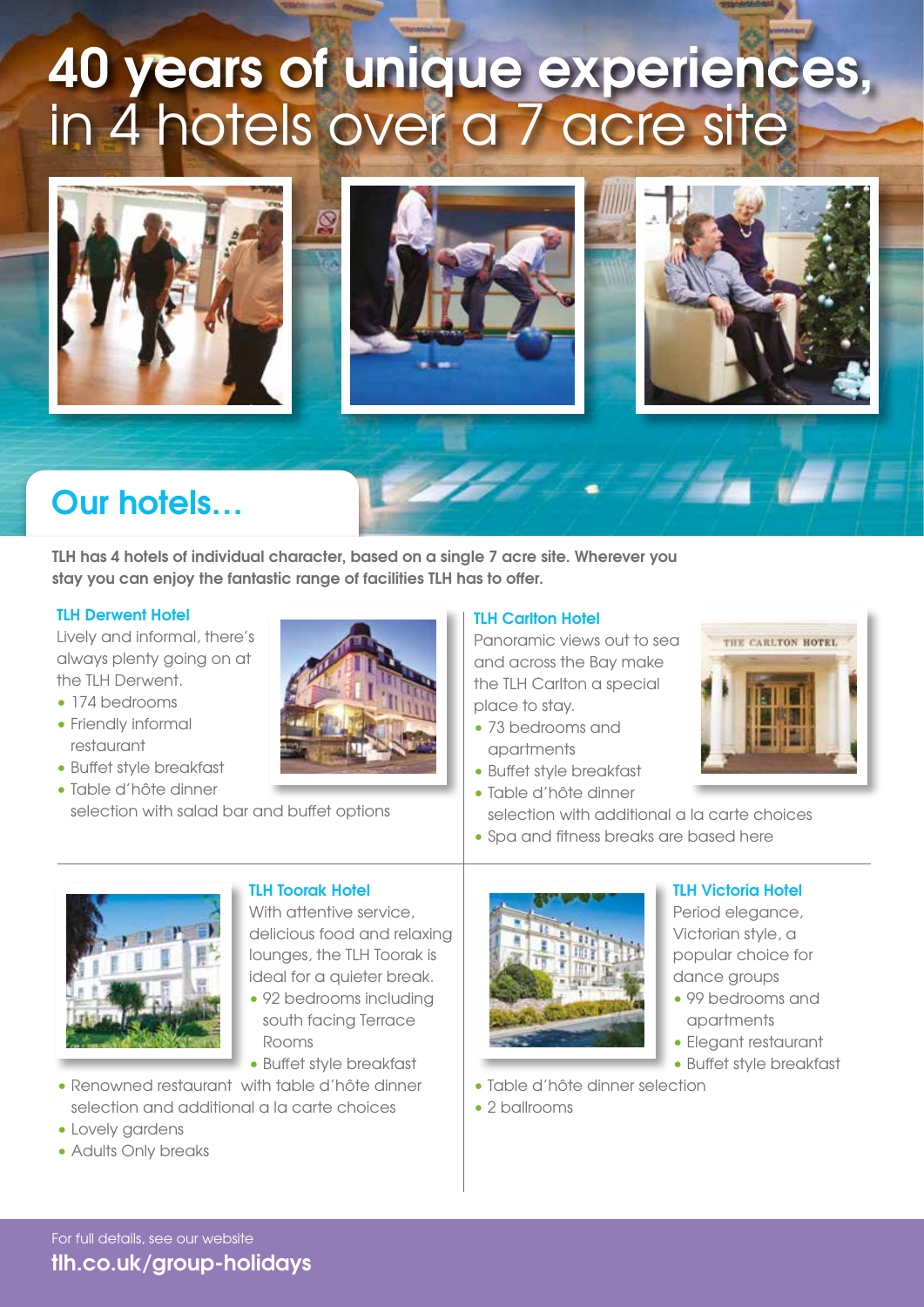

### **Our facilities…**

**You can be as active or as relaxed as you like on a TLH group break. You'll certainly be spoilt for choice with this fantastic array of facilities:**

#### **Aztec Leisure**

- **Aztec Pool 25 metre and fun pool with sauna, steam room and Jacuzzi**
- **Aztec Games indoor games area with 10 pin bowling, archery, snooker, pool and more**
- **Luxury Aztec Spa**
- **Aztec Studio offering a range of fitness classes**
- **Aztec Bistro drinking and dining**
- **Aztec Gym**

**Plus...**

- **4 ballrooms**
- **Indoor bowls arena**
- **Outdoor pool with sun terraces**
- **Gardens and terraces with plenty of seating**









### **Our entertainment…**

**Our resident Entertainment Team organise fun-filled daytime activities – quizzes, darts, archery, 10 pin bowling, kurling and lots more.**

Evenings really come to life with our themed Team Shows, supported by visiting cabaret acts from around the UK. Choose from Roll Back the Years, Decades, Let's Rave On, Soul & Motown and many more.